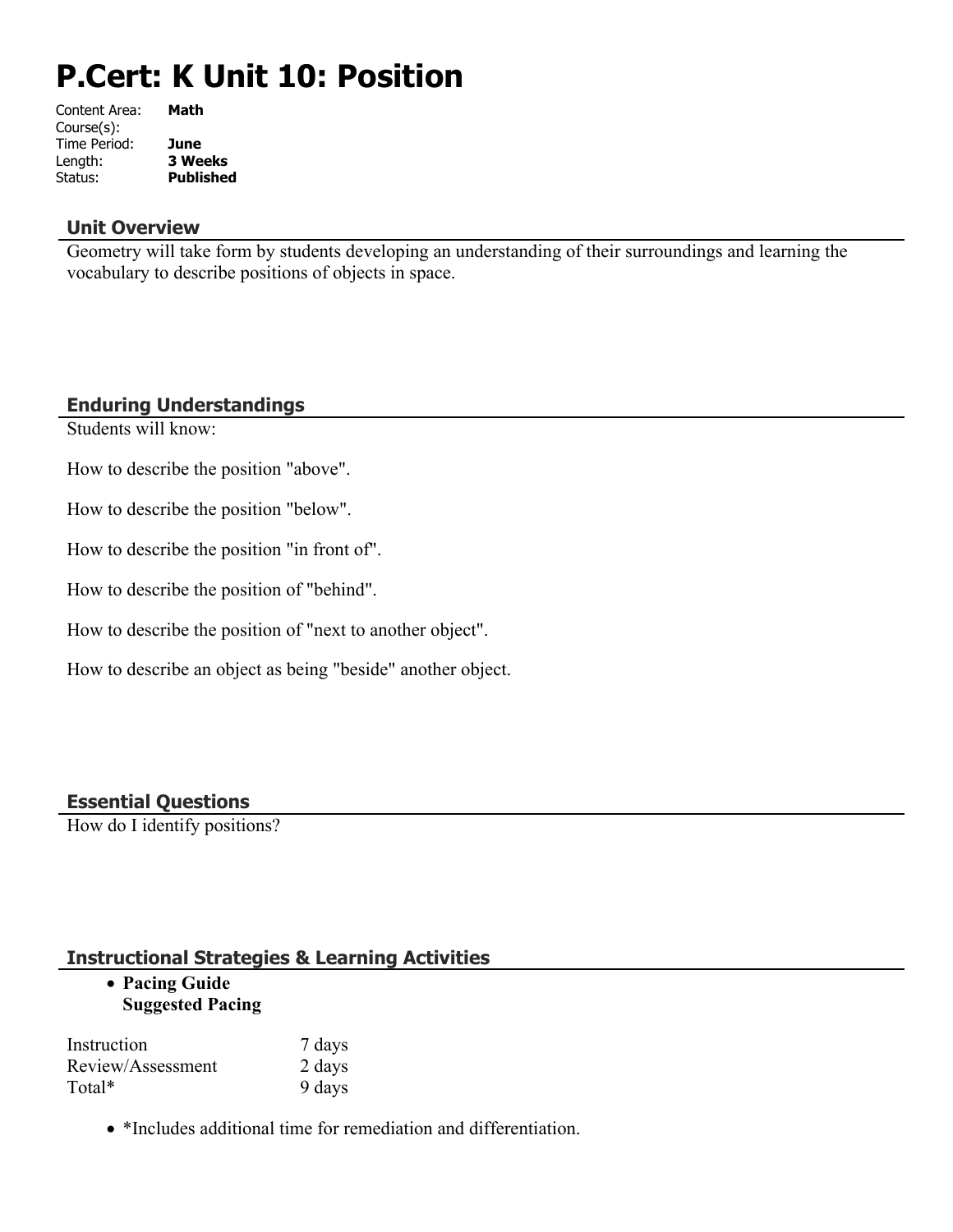| Lesson                                                                        | Objective                                                                                                                                          | Material &<br><b>Manipulatives</b>                                                                       | Vocabular Standar<br>y      | d                                                                                     |
|-------------------------------------------------------------------------------|----------------------------------------------------------------------------------------------------------------------------------------------------|----------------------------------------------------------------------------------------------------------|-----------------------------|---------------------------------------------------------------------------------------|
| <b>Above and Below</b>                                                        | Lesson 1 pp. 583-588 Use the words <i>above</i> and <i>below</i> to $\cdot$ desk<br>describe or place an object with<br>respect to another object. | • puppet<br>• connecting cubes<br>• picture of a forest scene                                            | above<br>below              | K.G.1<br>Major<br><b>Cluster</b>                                                      |
| In Front of and<br><b>Behind</b>                                              | Lesson 2 pp. 589-594 Use the words in front of and<br>behind to describe or place an<br>object with respect to another<br>object.                  | • student chairs<br>• yellow and blue<br>construction paper<br>· picture of a circus scene               | in front of K.G.1<br>behind | MP 1, 2,<br>3, 6, 7<br><b>Major</b><br><b>Cluster</b>                                 |
| <b>Check My Progress</b><br>Lesson 3 pp. 597-602<br><b>Next to and Beside</b> | Use the words <i>next to</i> and <i>beside</i> $\cdot$ connecting cubes<br>to describe or place an object with<br>respect to another object.       |                                                                                                          | next to<br>beside           | <b>MP</b> 1, 3,<br>4, 6, 7, 8<br>K.G.1<br>Major<br><b>Cluster</b>                     |
| <b>Problem-Solving</b><br><b>Strategy: Act It Out</b>                         | Lesson 4 pp. 603-608 Act it out to solve problems.                                                                                                 | $\bullet$ bag<br>• attribute buttons<br>$\bullet$ book<br>• connecting cubes<br>• classrom picture books |                             | MP 2, 5,<br>6, 7, 8<br>K.G.1<br><b>Major</b><br><b>Cluster</b><br>MP 1, 2,<br>4, 5, 8 |

# **Integration of 21st Century Themes and Career Exploration**

| CRP.K-12.CRP2        | Apply appropriate academic and technical skills.                                   |
|----------------------|------------------------------------------------------------------------------------|
| <b>CRP.K-12.CRP5</b> | Consider the environmental, social and economic impacts of decisions.              |
| CRP.K-12.CRP4        | Communicate clearly and effectively and with reason.                               |
| CRP.K-12.CRP11       | Use technology to enhance productivity.                                            |
| CRP.K-12.CRP8        | Utilize critical thinking to make sense of problems and persevere in solving them. |
| CRP.K-12.CRP12       | Work productively in teams while using cultural global competence.                 |
| CRP.K-12.CRP1        | Act as a responsible and contributing citizen and employee.                        |
| CRP.K-12.CRP6        | Demonstrate creativity and innovation.                                             |

# **Technology Integration**

Utilize programs on the IPad.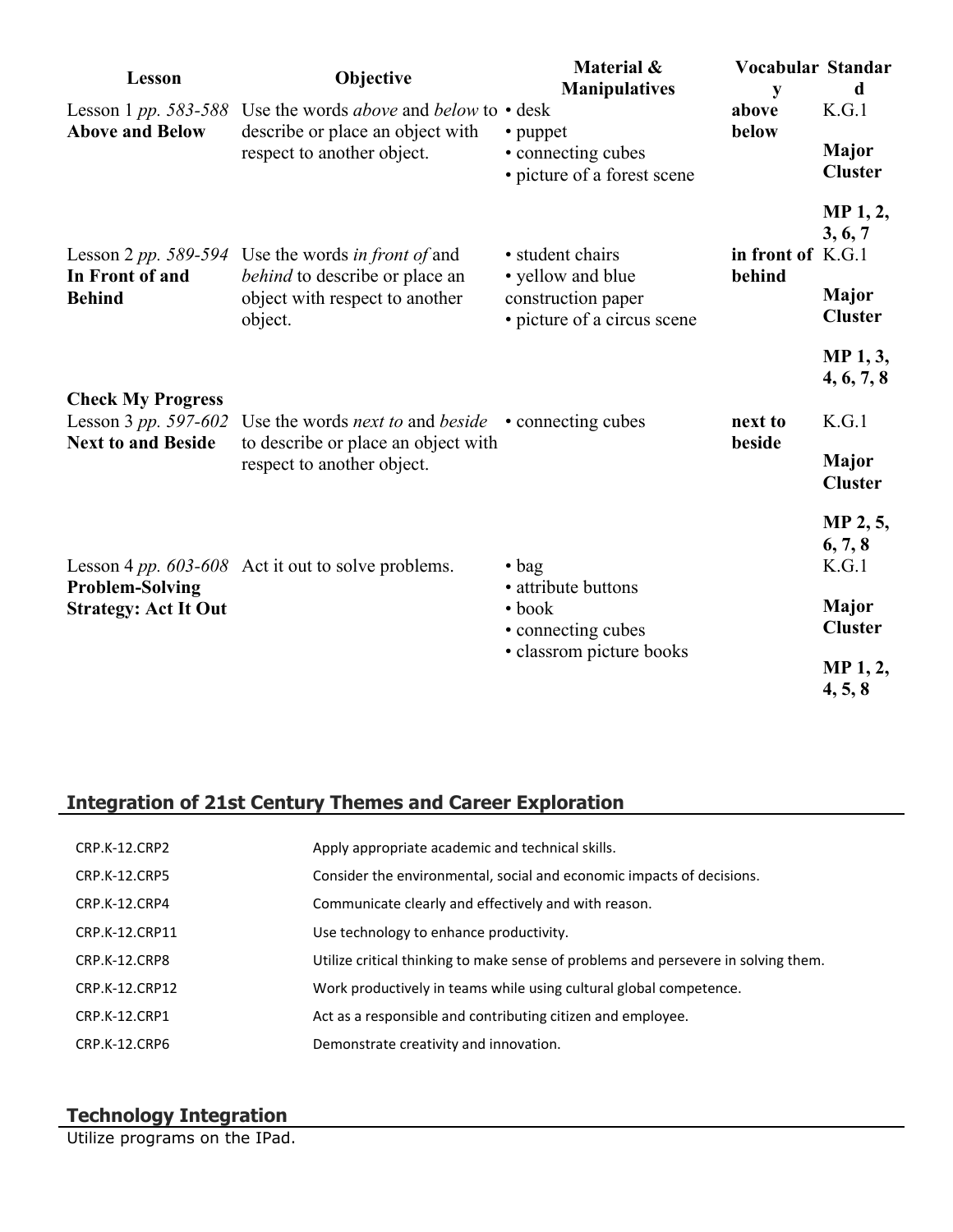Use of Shutterfly Share Site.

Smartboard lessons and technology

## **Interdisciplinary Connections**

| LA.RF.K.1 | Demonstrate understanding of the organization and basic features of print.                                                                                                                          |
|-----------|-----------------------------------------------------------------------------------------------------------------------------------------------------------------------------------------------------|
| LA.RF.K.2 | Demonstrate understanding of spoken words, syllables, and sounds (phonemes).                                                                                                                        |
| LA.RI.K.1 | With prompting and support, ask and answer questions about key details in a text.                                                                                                                   |
| LA.RI.K.2 | With prompting and support, identify the main topic and retell key details of a text.                                                                                                               |
| LA.RI.K.4 | With prompting and support, ask and answer questions about unknown words in a text.                                                                                                                 |
| LA.RI.K.7 | With prompting and support, describe the relationship between illustrations and the text<br>in which they appear (e.g., what person, place, thing, or idea in the text an illustration<br>depicts). |
| LA.RF.K.3 | Know and apply grade-level phonics and word analysis skills in decoding and encoding<br>words.                                                                                                      |

#### **Differentiation**

Each chapter in My Math teacher manual contains differentiated instruction for Approaching level, On Level and Above level students.

#### **Modifications & Accommodations**

I&RS and 504 accommodations will be utilized in addition to the differentiated instruction in the Unit.

**Benchmark Assessments**

Check My Progress

**Formative Assessments**

Teacher observation

**Discussion**